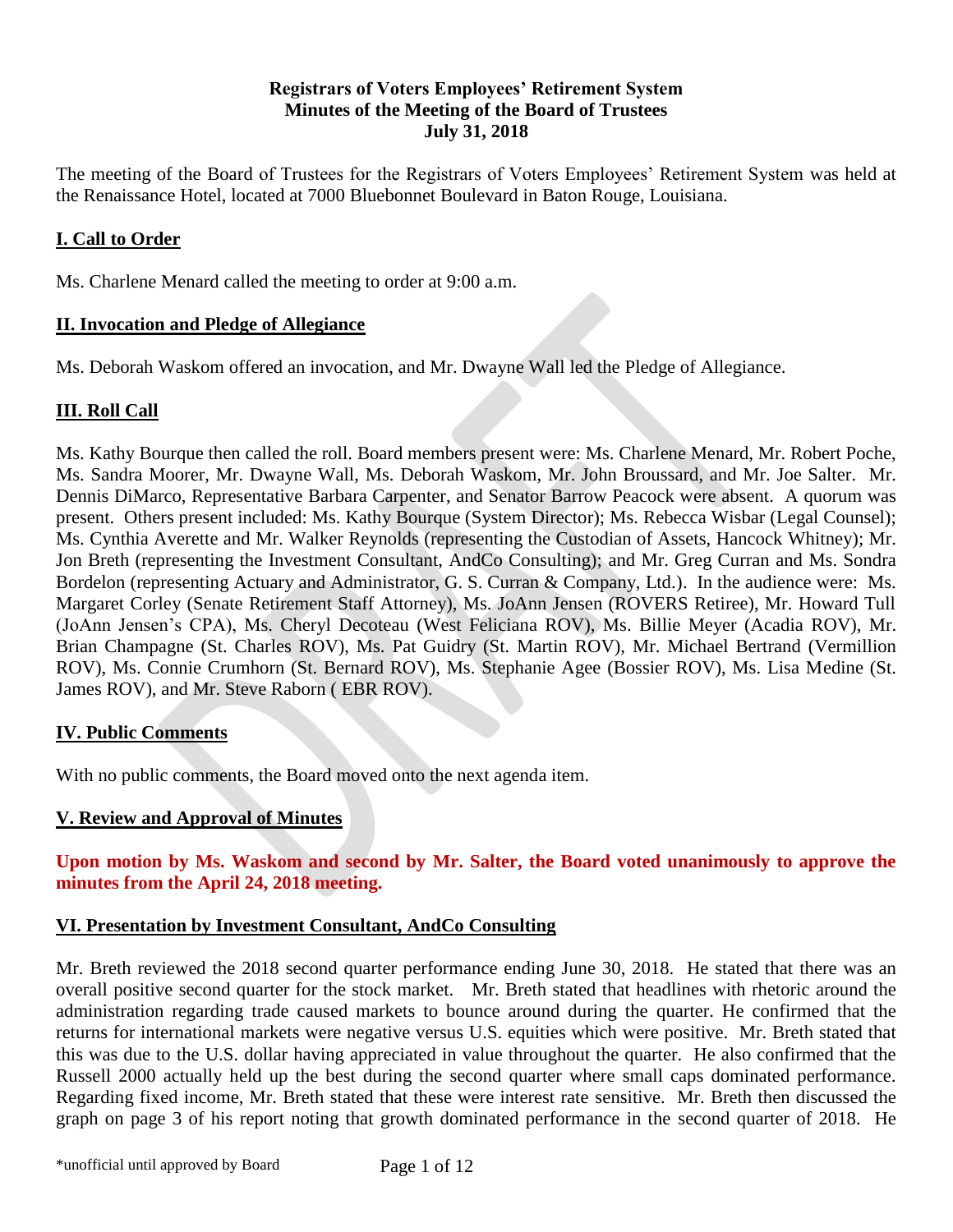stated that the graphs on page 4 demonstrated that both the technology and healthcare sectors have dominated in the past year and that energy was the best performing sector during the second quarter. Mr. Breth stated that one of the significant differences was that FANG (Facebook, Amazon, Netflix, and Google) stocks did not leave a large footprint meaning they were not the top performers this quarter. He pointed out that we are starting to see more individual stock divergence. Also, Mr. Breth noted that the global bond benchmarks were impacted by the rising U.S.D. and more interest rate sensitivity. Mr. Breth also discussed fixed income and pointed out that U.S. high yield bonds have continued to rise at a steady pace with a 1 % increase in the second quarter.

Next, Mr. Breth instructed the Board to review page 10 which demonstrated the asset allocations and performance net of fees. He pointed out that ROVERS ended up 7.08% fiscal year- to- date. He reminded the Board that Eagle Capital replaced Advisory Research in September of 2017 and since inception that has been a great decision for ROVERS performing up at 10.5%. Regarding the international equities, Mr. Breth stated that Dodge & Cox and Vontobel were both value oriented, and he currently does not recommend any action or change at this time. He stated that the underperformance of fixed income was mainly due to the appreciation of the U.S.D. Also, Mr. Breth confirmed ROVERS recently received some payouts from CDK and that Equitas and Greenspring were in liquidation. Then, he discussed Westwood and Blackrock which are real return funds that had slightly positive quarters. He stated that Westwood was comprised of 50% S&P 500 and 50% Barclays aggregate whereas Blackrock was comprised of 50% MSCI World and 50% Barclays aggregate. Mr. Breth also mentioned that the CIO of Westwood would be stepping away in March of 2019. Mr. Breth stated that it would be beneficial for ROVERS to take a look at other options, and his plan was to bring those to the Board at the next meeting. Also, for the next meeting he would like to provide education for infrastructure investing.

Ms. Waskom asked Mr. Breth how he felt about Russia regarding their investments with the United States. Mr. Breth stated most information out in the media seemed to be hot air especially until we see the midterm election results. He also stated that he did not see any real impact that we would require action at this time.

## **Upon motion by Mr. Broussard and second by Ms. Waskom, the Board voted unanimously to approve the report as presented by AndCo Consulting.**

# **VII. Presentation by Hancock Whitney**

Ms. Averette informed the Board that the transition to Hancock Whitney was completed on July 13, 2018. She also mentioned that there will likely be a computer system conversion in approximately six months.

Ms. Averette then directed the Board's attention to the Custodial Report. She reviewed the breakdown of assets for the period ending June 30, 2018, with a total asset balance of \$94,030,695.49 and pointed out that 41.4% of the portfolio was invested in domestic equities. For comparison purposes, she stated that page four of the report demonstrated the growth, broken down by category going back to June 30, 2014, with a market value of \$78,000,080.02 through June 30, 2018, with a market value of \$94,030,695.49. Ms. Averette stated that the total mutual fund account was approximately 50.9%. Then, she explained that page 5 summarized the investment fees for period ending June 30, 2018, for each money manager as well as the consulting firm totaling \$308,023.60. Lastly, she confirmed that the class action settlement payment total received was \$817.13.

Next, Mr. Reynolds presented the Members Supplemental Savings Plan Investment Performance Review for June 30, 2018, totaling \$906,591. He discussed the breakdown of the Portfolio Asset Allocation which showed that approximately 62.3% of the assets are in fixed income and cash, and the remaining 37.7% of assets are invested in equities. He stated that for the year, the account was at 3.64%, and the portfolio had averaged 4.7% since inception. Regarding the holdings within the account, Mr. Reynolds noted that it was represented by Exchange Traded Funds (ETF's).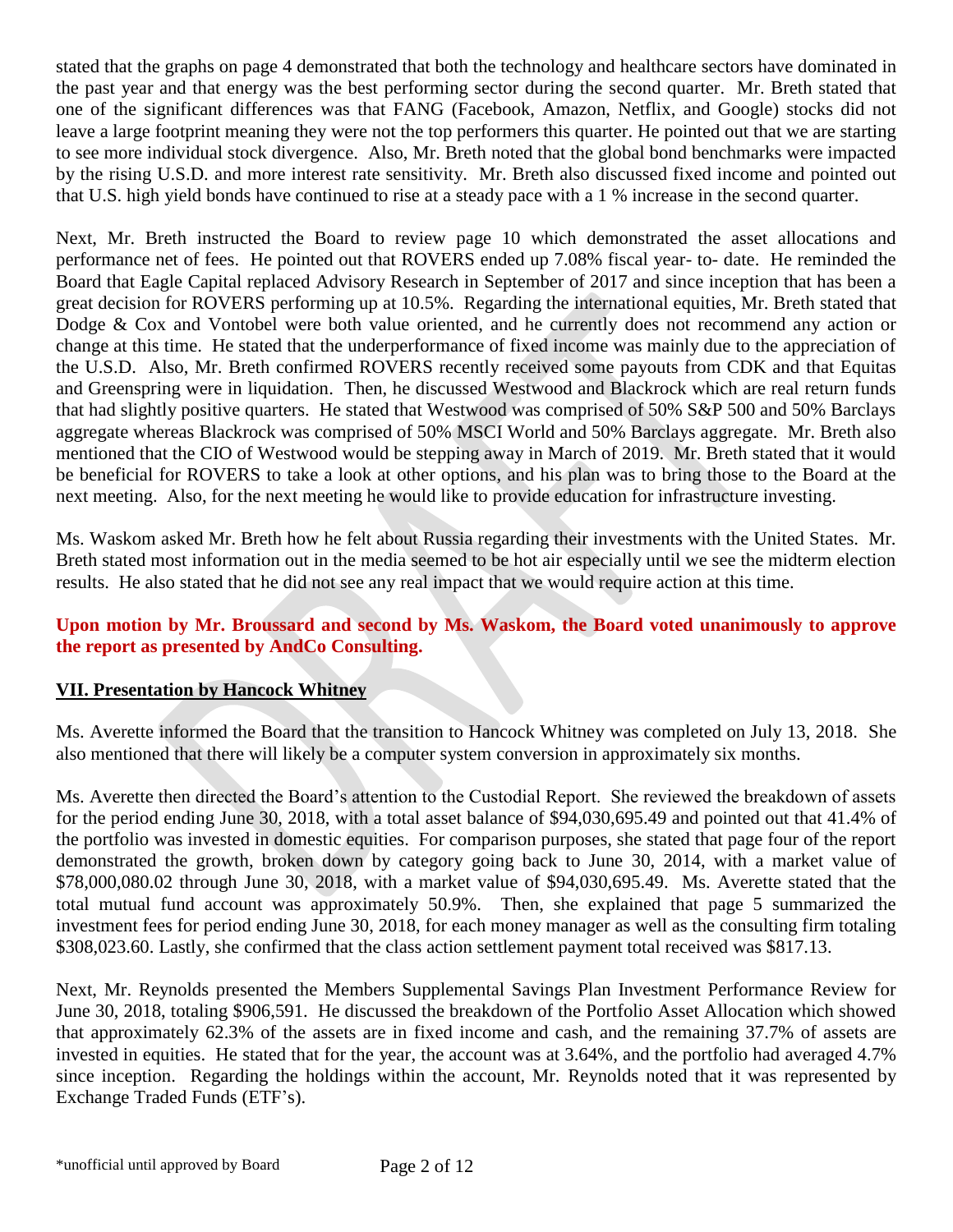Ms. Waskom asked if the Supplemental Savings account could be rolled over. After clarification of her question, Mr. Curran stated that the funds in each member's supplemental savings account could be rolled over, or the member could take a disbursement once they were eligible to receive those funds.

### **Upon motion by Mr. Wall and second by Mr. Broussard, the Board voted unanimously to approve the Custodial Report and the Member Supplemental Savings Report as presented by Hancock Whitney Bank.**

A break was taken at 9:50 a.m., and the meeting reconvened at 10:04 a.m.

#### **VIII. Presentation by Daul Insurance Agency, Inc., Daniel Goynes**

Ms. Bourque informed the Board that Mr. Goynes notified her this morning that he would not be able to attend the meeting. She informed the Board that his quote was included in their meeting packet.

### **Upon motion by Ms. Waskom and second by Mr. Poche, the Board voted unanimously to defer the Daul Agency Presentation to the next ROVERS Board meeting.**

### **IX. Report from the System's Attorney, Rebecca Wisbar**

Ms. Wisbar introduced herself and thanked the Board for allowing her to attend the meeting. First, Ms. Wisbar discussed the adoption of the Board Governance Policy Manual as well as the Policies and Procedures Manual that had previously been emailed to the Board for review prior to the meeting.

Ms. Waskom asked for an explanation of the statement in the Policies and Procedures Manual that stated personal time was accrued at 10/12 hours per month. Mr. Curran explained that it means a member gets ten days per year, but it would be accrued  $1/12$  of that per month. He further explained by stating that a member would have to be employed the entire year (12 months) to accrue the full ten days.

### **Upon motion by Mr. Broussard and second by Mr. Salter, the Board voted unanimously to accept and adopt the Board Governance Manual and the Policies and Procedures Manual.**

Next, Ms. Wisbar discussed mileage reimbursement for the System Director. Ms. Bourque explained that prior to this meeting she had reimbursed herself for mileage to and from the post office and bank, since she had been using her own vehicle. She stated that G. S. Curran and Company questioned this item when reconciling the bank statements because it was not clearly specified in the Director's contract. Ms. Moorer stated that she would like for Ms. Bourqe to attend the ROV Association Seminar in the early part of 2019 and would like that meeting to be included in any mileage reimbursement for the System Director.

#### **Upon motion by Mr. Broussard and second by Mr. Wall, the Board voted unanimously to approve the payment to Ms. Bourque as System Director both prospectively and retroactively regarding mileage reimbursement for travel related to business on behalf of ROVERS.**

Regarding unemployment insurance, Ms. Wisbar confirmed that this coverage was a requirement of the Board per the statute, and they should give authorization to the Director to obtain quotes, set up payments and submit payments for this insurance.

#### **Upon motion by Mr. Poche and second by Ms. Waskom, the Board voted unanimously to authorize the Director to obtain quotes, set up payments and submit payments for unemployment insurance.**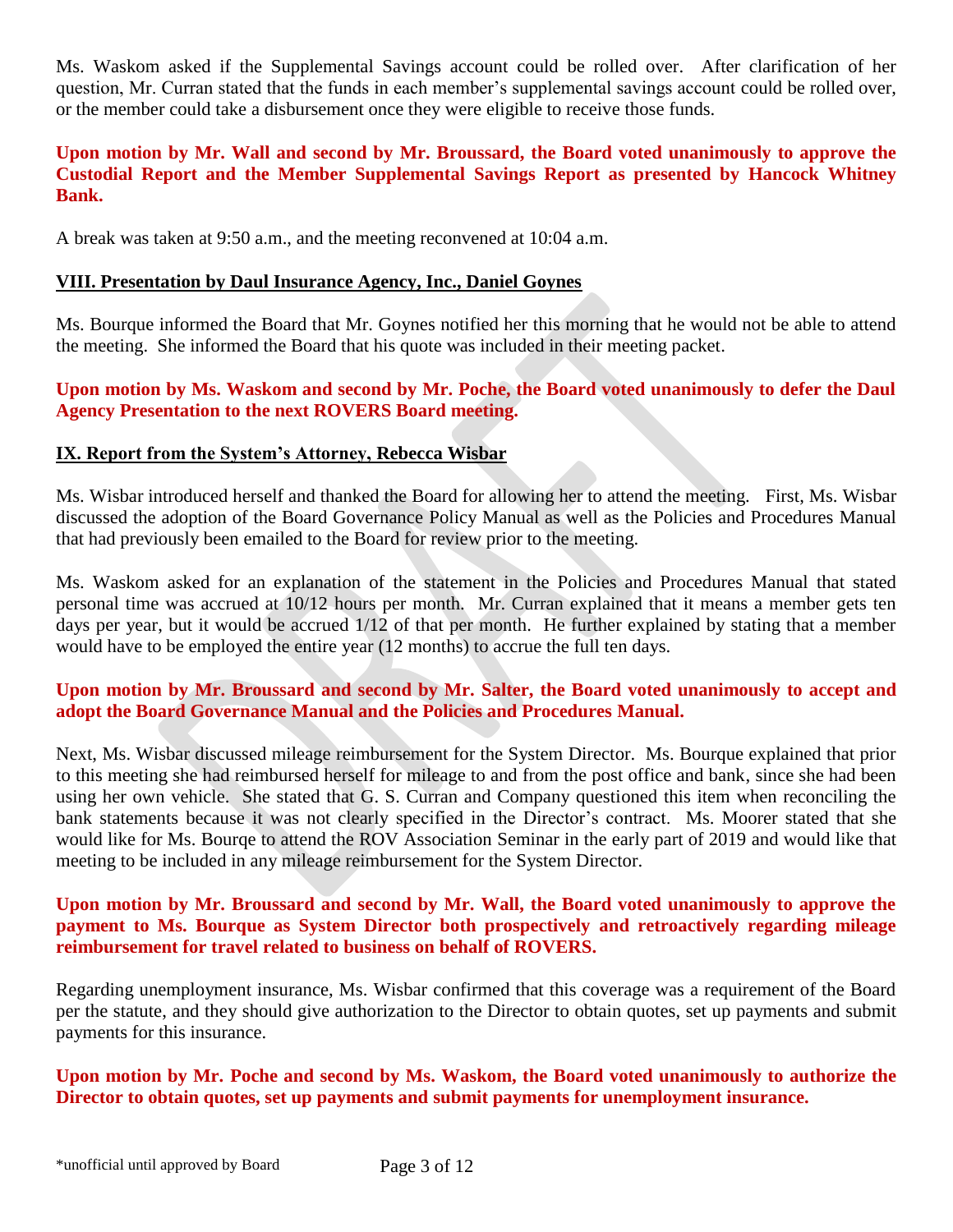Then, Ms. Wisbar updated the Board on House Bill 20 of the 2018 Regular Session. She reminded the Board that this bill would allow a natural or juridical person to serve as Director of ROVERS. Ms. Wisbar stated that Representative Carpenter advised that it did pass the House but stalled in the Senate. Mr. Broussard stated that Senator Cortez deferred House Bill 20 in the Senate Committee.

### **Upon motion by Mr. Salter and second by Ms. Waskom, the Board voted unanimously to accept the System Attorney's report.**

Mr. Broussard suggested that Board members would need to attend committee meetings as well as the ROV Association showing their support for a bill like House Bill 20 to pass in the next Legislative session.

### **Upon motion by Ms. Moorer and second by Mr. Salter, the Board voted unanimously to request the reintroduction of House Bill 20 in the 2019 Legislative Session.**

## **X. Report from G. S. Curran & Company**

Mr. Curran reviewed the Profit & Loss Budget vs. Actual report which was for the Fiscal year. He reminded that Board that they previously approved a transition budget and the 2019 Fiscal year budget. He pointed out that the Board had four special meetings which caused an overage in that category. For computer and networking, the System came in below the budget as well as office expenses and supplies. Ms. Moorer asked why social security/Medicare was such a low budget item. Mr. Curran explained this was a new item due to Ms. Bourque being a contract employee not participating in the plan. He also stated that after Ms. Bourque's contract ended the Board could decide to make her a participating member of the System. Mr. Curran stated that total general expenses ended the fiscal year at 77.47% of budget, total investment services at 117.23% of budget, and total professional services at 109.47% of budget with a total actual at 103.72% of budget. Mr. Curran expressed that the most difficult area of the budget to determine would be the investment expenses, since it is tied to the value of the System's fund. Mr. Breth stated that he could work with the System and use the value that was made last year and grow that by the assumed rate of return. Mr. Curran agreed that would be a good starting point for budgeting investment services.

Ms. Moorer asked Mr. Curran to explain the AUP Audit under the accounting section of the budget. Mr. Curran stated that the Legislative Auditor had issued additional items to be tested in a list of agreed upon procedures. These were extra audits and included testing additional internal controls required by every state entity.

Next, Mr. Curran discussed the proposed budget changes effective July 1, 2018, for Fiscal year 2019. He explained that his office asked Ms. Bourque to indicate areas that she required additional funding since the transition budget. Mr. Curran stated that Ms. Bourque requested an additional \$12,960.00 for a total of \$24,960.00 to pay a part-time employee at \$15.00 per hour for approximately 32 hours per week. He also stated that the telephone & internet budget was increased by \$1,000.00, the bank charges by \$750.00 and that continuing education was reduced by \$2,000.00 since ROVERS was under budget last fiscal year. Then, Mr. Curran discussed the increase of the travel/mileage budget by \$750.00 to a total of \$1,500.00 which would partially be used to reimburse Ms. Dees for her mileage while training Ms. Bourque. Ms. Moorer stated that travel/mileage should be increased by \$1,500.00 to a total of \$3,000.00 so that Ms. Bourque could attend LAPERS, LATEC, and the ROV Association Seminar. Both Mr. Curran and Ms. Bourque agreed with the suggestion Ms. Moorer made pertaining to staff travel/mileage. Mr. Curran then explained that the decrease of the office equipment lease budget by \$1,200.00 covered the copier lease. Regarding changes to the actuarial fees, he stated this would be the decision of the Board. He stated that Ms. Bourque would be making a proposal that G. S. Curran & Co. would review all of the benefit estimates that she processed for members. Mr. Curran stated that the \$3,600.00 was the cost of G. S. Curran & Co. reviewing two estimates per month per year at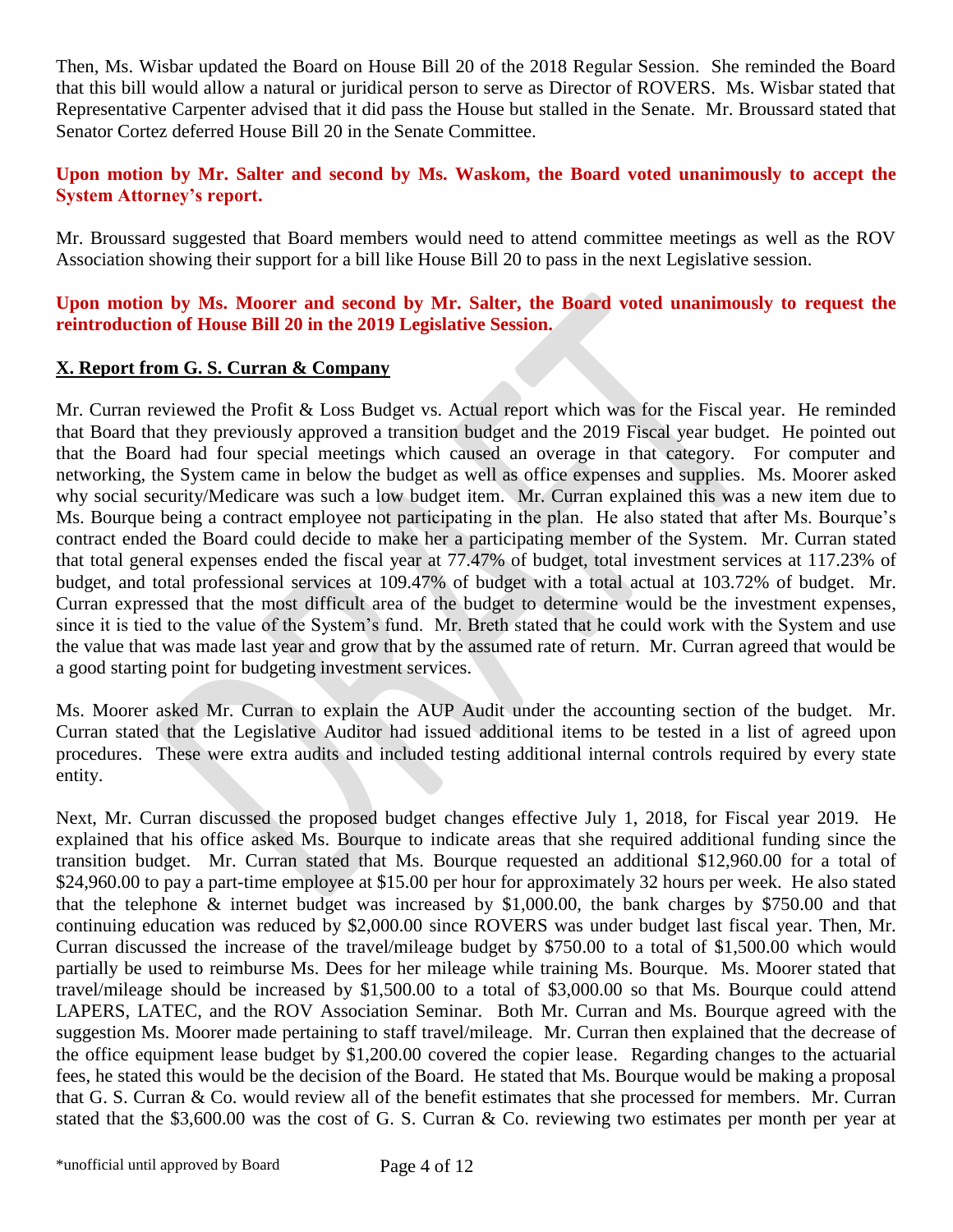\$150.00 per estimate. Then, he explained that accounting and auditing fees would also increase due to the use of the online version of QuickBooks. The cost listed on the budget includes the training, setup, monthly subscription and any extra assistance with the new program. Mr. Curran stated that the overall total increase for administrative services was significantly affected due to investment services and money manager fees with a total increase of \$55,563.85. He stated that if investment fees were not included, then the total overall administrative fee increase would be \$29,816.44.

Ms. Moorer suggested at least a budget of \$500.00 for moving expenses so that the older files could be moved offsite at a later date, if needed.

### **Upon motion by Ms. Waskom and second by Mr. Salter, the Board voted unanimously to defer the decision to accept the proposed budget changes for fiscal year 2019 until later in the meeting after the Director's report was completed.**

Mr. Curran then discussed the fact that the Legislative Auditor had announced that the Louisiana Legislative Auditor (LLA) would be using their consulting actuaries from Florida to run system valuations for fiscal 2018 using alternate assumptions. Based on previous conversations with the legislative auditors, Mr. Curran was under the impression that these assumptions would likely lead to a higher employer contribution rate. Mr. Curran stated that this would give PRSAC (Public Retirement Systems' Actuarial Committee) two reports for ROVERS to choose from in setting the employer rate. Mr. Curran informed the Board that Mr. Warren Ponder of MERS previously hosted a meeting and invited the Directors of all of the statewide and the two state systems that G. S. Curran & Company works with to attend. Mr. Curran confirmed that Ms. Bourque and Ms. Dees attended this meeting where he gave a presentation and his opinion regarding his views of the legislative auditor's assumptions. Mr. Curran stated that the legislative auditor would need information and assistance from the System actuaries in order to complete this project which was not part of G. S. Curran's contracted cost. Initially the legislative auditors stated they would be completing all eleven systems, but had since indicated that they would complete as many as possible. So far, Mr. Curran stated that the legislative auditors have requested information on MERS, MPERS, FRS, LSERS, and LSPRS. He stated that he thinks their goal would be complete the analysis on the five listed above and then focus on the remaining systems.

Mr. Broussard stated that the previous day he had met with the legislative auditor and had their consulting actuary on the phone. He stated that it was accurate to state that they do not anticipate getting to complete all of the statewide systems in one year. Mr. Broussard stated that the legislative auditor's actuaries admitted that their approach was more conservative than the system's actuary's approach. Personally, Mr. Broussard stated that the State Treasurer likes the legislative auditor's process but does not necessarily agree with their numbers. Mr. Curran confirmed that G. S. Curran has a process very similar to the legislative auditor's actuary's process; however, his firm's strategy uses long term assumptions instead of mid-term assumptions.

Next, Mr. Curran asked the Board to reference the Actuarial Equivalence Assumption chart in their packet. As the System actuary, Mr. Curran stated that he was providing updates to the plan's option factors to incorporate the 6.75% valuation interest rate. Mr. Curran explained that the maximum benefit was the accrual rate times the member's service times the member's final average compensation. He further explained that an option factor was a reduction from the maximum benefit where a member could chose to provide a benefit upon his or her death to spouse or beneficiary. He stated that these options were proposed last year; however, he was not sure if a motion had been made to approve them effective July 1, 2018.

**Upon motion by Mr. Poche and second by Mr. Broussard, the Board voted unanimously to approve and accept the new actuarial equivalence and option factors to incorporate the 6.75% valuation interest rate presented by G. S. Curran & Co. retroactively to July 1, 2018.**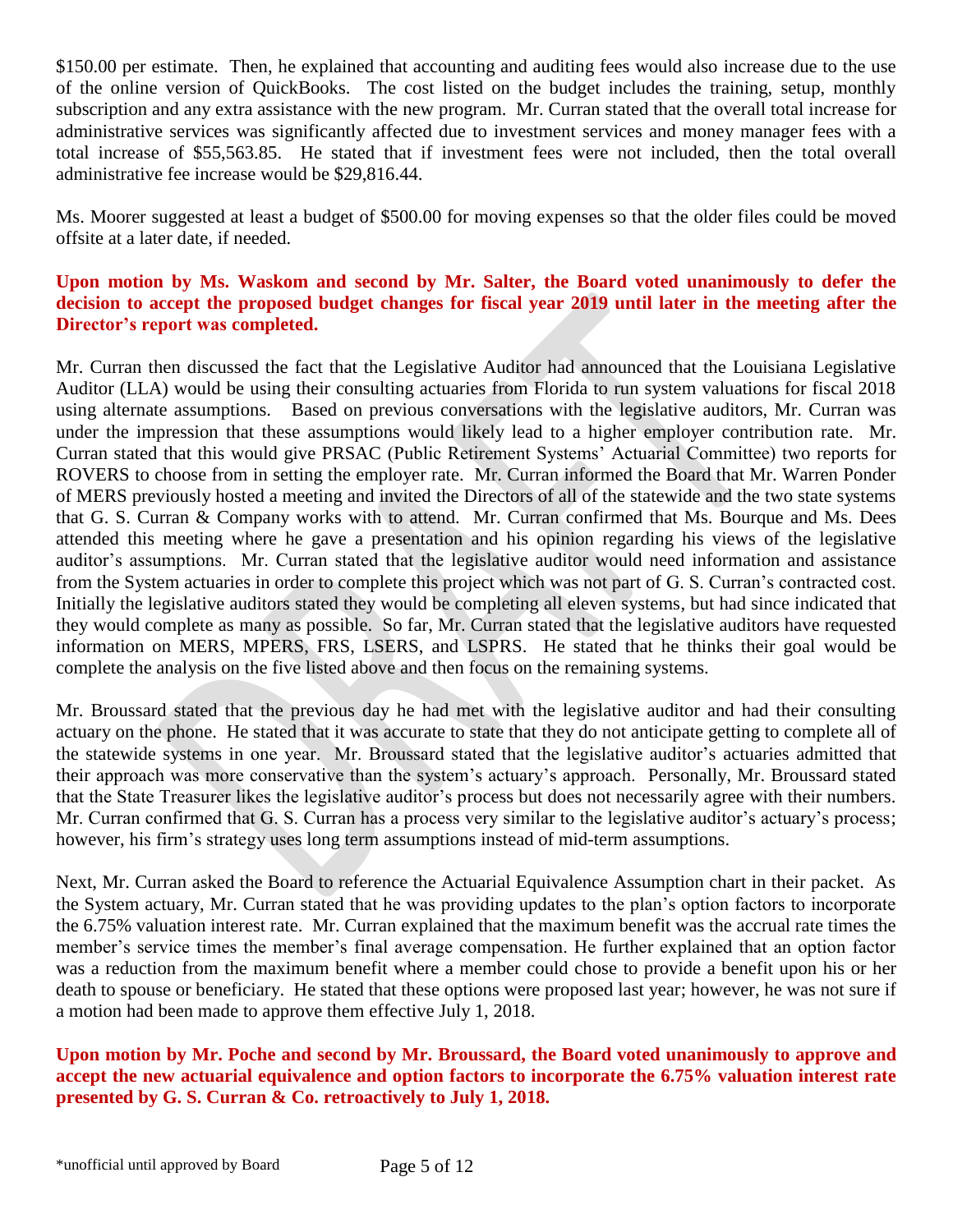Then, Mr. Curran discussed the timeframe and cost for producing IPAS member statements. He confirmed that through June 30, 2018, Ms. Bourque posted all transactions on both old and new IPAS. Effective July 1, 2018, Mr. Curran stated that Ms. Bourque would only post transactions to the new IPAS system. Ms. Moorer reminded the Board that Ms. Dees promised that every member would receive a hard copy of their record prior to her retirement; however, that had never happened. Mr. Curran stated that there was evidence that the process had begun but was not completed. He also stated that he would prefer if the System reviewed the information prior to the data being sent out to the members. Mr. Curran stated that G. S. Curran & Company would be glad to complete the project based upon the hourly rates in their contract and explained to the Board the process that it would take to complete the project. He stated that G. S. Curran & Company estimated that the cost would be between \$1,500.00 - \$2,500.00. Mr. Curran stated that his firm would start immediately, since their valuation season would be starting soon. His goal would be to have the statements by the next ROVERS meeting. Mr. Broussard stated that it seems to be money well spent to confirm the conversion from the old IPAS to the new IPAS was successful.

**Upon motion by Mr. Broussard and second by Ms. Waskom, the Board voted unanimously to approve the hiring of G. S. Curran & Co. to proof the data on the old versus new IPAS, and then Ms. Bourque will create and send out active member statements by the next ROVERS meeting.**

**Upon motion by Ms. Moorer and second by Mr. Salter, the Board voted unanimously to authorize the Director, Ms. Bourque, to send out annual Members Supplement Savings Fund (MSSF) Statements once the valuation is completed by G. S. Curran & Company.**

**Upon motion by Mr. Poche and second by Ms. Waskom, the Board voted unanimously to accept the reports given by G. S. Curran and Company.**

## **XI. Director's Report**

Ms. Bourque directed the Board to the Director's memo in their packet. First, she discussed the status of the COLA. She explained that all regular retirees, survivors and disability retirees that were retired two years prior to January 1, 2018, received a COLA. Ms. Bourque confirmed that a retro increase (January-May 2018) was paid on May 31, 2018, and the regular increase began on June 1, 2018. She also confirmed that the adjustment was 2% of the original benefit and 138 retirees/survivors received the increase. Mr. Curran informed the Board that Ms. Bourque and her assistant did a lot of work to make sure the COLA's were done correctly and in a timely manner.

Next, Ms. Bourque discussed the status of her findings when reviewing all of the disability, retiree, and DROP files. Ms. Bourque confirmed that a total of four retiree's benefits are being paid at the incorrect amount with a difference of \$.50 or less. She stated that since the difference was immaterial, she recommended leaving those benefits as is.

Ms. Bourque stated that two retirees were overpaid monthly benefits which have since been corrected. She stated that those retirees have been contacted and repayment of the overpayments has been requested. On the first retiree that was overpaid, Ms. Bourque stated that the retiree had a total overpayment of \$5,010.70 which has already been repaid with a cashier's check. That retiree is now receiving the correct monthly benefit amount.

Ms. Bourque stated that the second retiree that was overpaid was Ms. JoAnn Jensen. Ms. Jensen was overpaid \$639.52 for 71 months, \$652.31 for one month and \$63.95 on the COLA for a total overpayment of \$46,122.18. Ms. Bourque confirmed that Ms. Jensen did start receiving her corrected monthly benefit effective July 1, 2018. She also stated that Ms. Jensen requested and received a copy of her entire ROVERS member file. Ms. Jensen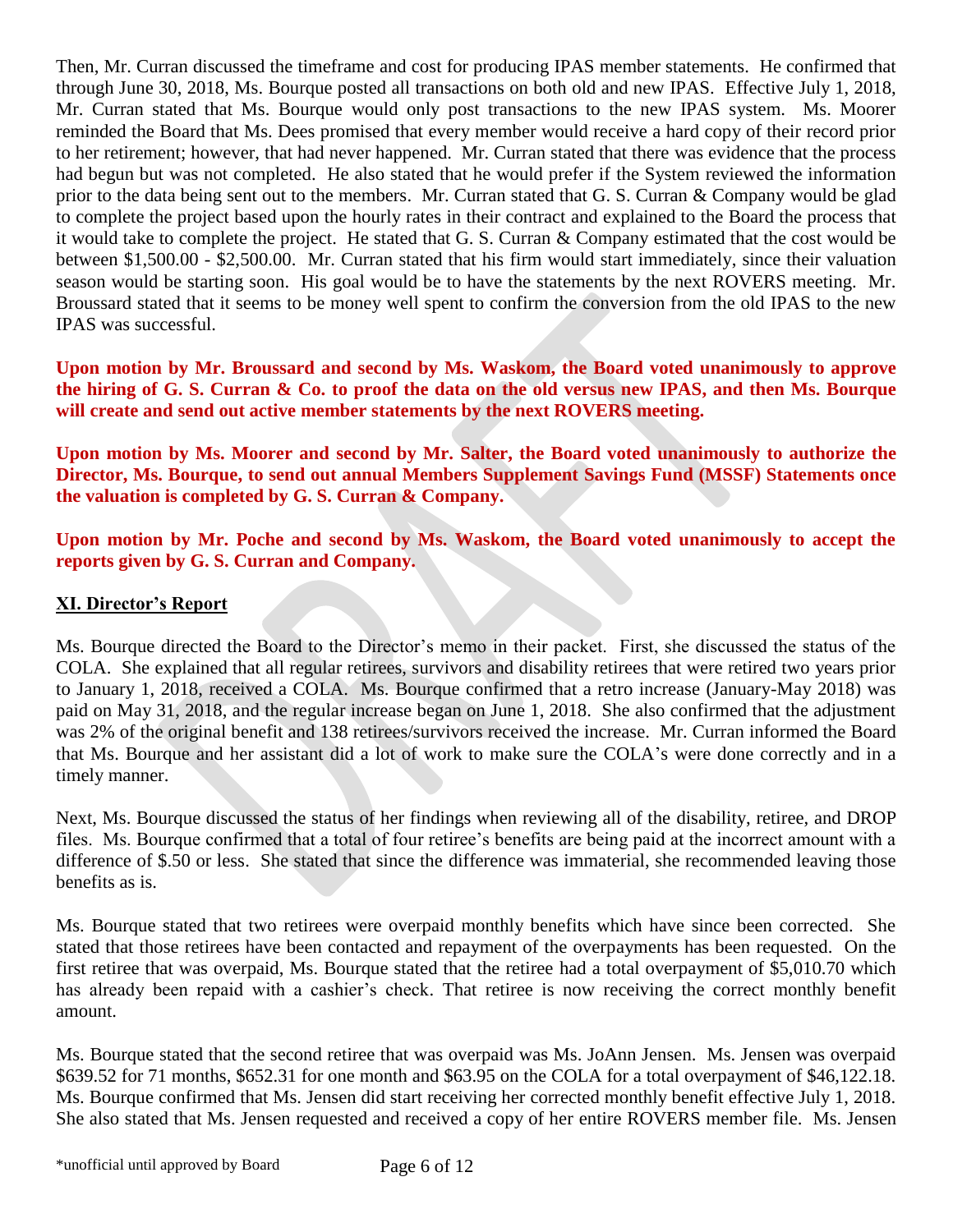was in attendance at the meeting and proposed via letter to the System to repay \$500.00 per month until the overpayment of \$46,122.18 was paid in full.

Ms. Wisbar stated that Ms. Jensen was not named specifically on the agenda so in order to discuss her specific case. She stated that the agenda would need to be amended with a unanimous vote. Ms. Wisbar reminded the Board and audience that any public comments are limited to three minutes and that public comments do not require that the Board answers questions.

#### **Upon motion by Ms. Moorer and second by Mr. Salter, the Board voted unanimously to amend the agenda for discussion and action related to the overpayment of retiree benefits of Ms. JoAnn Jensen.**

Ms. Menard asked Ms. Bourque why the Board was just hearing about Ms. Jensen's overpayment for the first time. Ms. Moorer stated that it concerned her that the Board was given a letter today to be reviewed while also having to make a decision regarding Ms. Jensen. Ms. Bourque apologized for not informing the Board sooner. Ms. Menard stated that as a Board member she would appreciate an email once an error was discovered.

Ms. Wisbar reminded the Board that statutorily, there was a requirement to stop overpayments and collect reimbursement of all overpayments. She stated that there has also been interpretation of that statute by the Attorney General's office that states that the Board has a fiduciary duty to collect reimbursement for overpayments. Additionally, there was an Attorney General's recommendation to collect the overpayment in the timeframe in which it was paid. Ms. Wisbar stated that this was a guideline, and there also was an Attorney General's opinion that recommended interest be charged based upon the Board approved accrual rate from the date that the retiree was advised of the overpayment. Mr. Curran confirmed that the current interest rate was 6.75%.

Ms. Moorer stated that she was under the impression with the last overpayment case that the individual was just required to pay the total overpayment amount with no interest. Ms. Bordelon reminded the Board that interest was calculated on the previous case and also was recalculated at the beginning of the next calendar year by the System Attorney's office. Ms. Corley confirmed that it was the fiduciary responsibility of the Board to collect the overpayment with interest. The Board discussed whether legal interest or interest calculated according to the valuation interest rate was required.

Ms. Jensen asked if her CPA, Mr. Howard Tull, could speak on her behalf and the Board agreed. Mr. Tull stated that he and Ms. Jensen were both surprised when they learned of the overpayment. He stated that he spoke to Mr. Curran the previous week, and he trusted that their corrected calculation was correct. Mr. Tull stated that Ms. Jensen proposed in her letter that she be allowed to repay the System at \$500.00 per month by reducing her benefit check by that amount.

Ms. Wisbar informed the Board that they had options regarding how to authorize Ms. Bourque to proceed. Ms. Moorer stated that since this was the first time she had the opportunity to review the letter she would like for someone to explain what happened. Mr. Curran explained to the Board that Ms. Jensen went into DROP choosing the maximum benefit on February 1, 2008, receiving \$2,911.41 per month and that amount was correct. He then informed the Board that on February 1, 2011, Ms. Jensen began receiving a Post-DROP amount based on option #2 at \$159.88 per month. Mr. Curran explained that the first five months of Ms. Jensen's Post-DROP was given to her in a lump sum prorated amount (5 months @ \$159.88) of \$799.40. He further explained that the error occurred because instead of changing back the Post-DROP amount to \$159.88 per month which would have given Ms. Jensen a total monthly benefit of \$3,071.29, the Post-DROP amount was left at \$799.40 which gave Ms. Jensen a total monthly benefit of \$3,710.81 this caused an overpayment of \$639.52 per month. Mr. Curran stated that the total calculated overpayment of \$46,122.18 does not include interest. Ms. Moorer asked who would calculate the interest on this overpayment. Ms. Bordelon stated that in a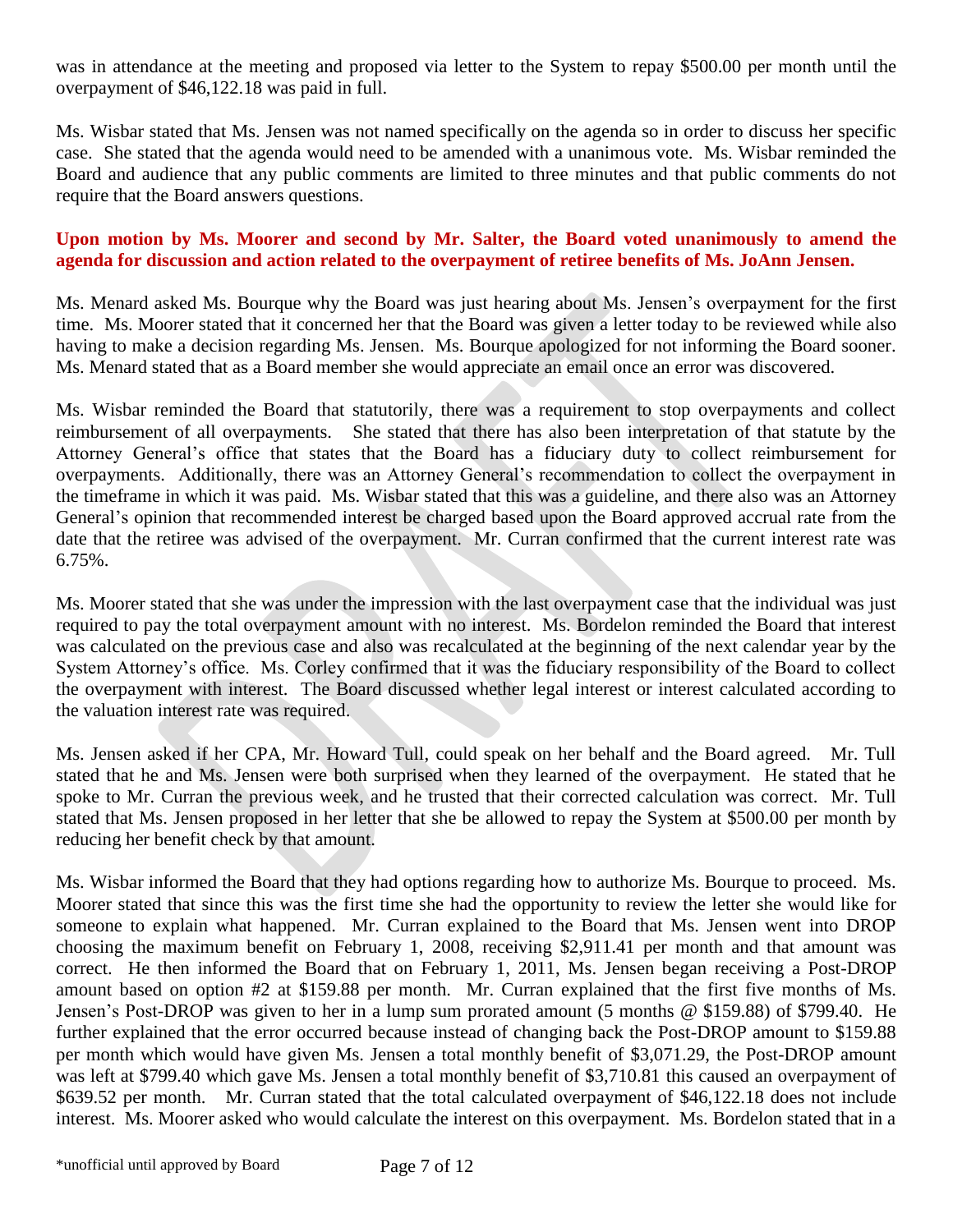previous case the System Attorney's office calculated the interest, and Mr. Curran stated that he believed it had been calculated at legal interest. Ms. Moorer informed Ms. Jensen that she would be charged interest in addition to the \$46,122.18 overpayment. Ms. Jensen stated that she was being punished for someone else's mistake. Mr. Tull asked if adding interest to the overpayment was based on the law. Based on the law and the Attorney General's opinion, Ms. Wisbar confirmed that the Board had a fiduciary duty to collect interest. Ms. Moorer then asked Ms. Jensen if she still agreed to pay \$500.00 per month by reducing her monthly benefit until the overpayment was paid. Ms. Jensen asked the Board if they had to make a decision today. Ms. Moorer stated that the sooner a decision was made the less interest would be required on the overpayment. Ms. Jensen asked if should could have a minute to think about her decision.

A break was taken at 11:54 p.m. for lunch, and the meeting reconvened at 12:27 p.m.

The Board discussed the overpayment with Ms. Jensen, her spouse, and Mr. Tull, and she decided that she wanted to pay back the reimbursement immediately by reducing her monthly benefit in full until the overpayment obligation was fulfilled.

### **Upon motion by Ms. Moorer and second by Mr. Poche, the Board voted unanimously to authorize the System Director to withhold Ms. Jensen's monthly pension benefit in full until the balance of the overpayment of \$46,122.18 plus interest was reimbursed and to authorize the System Attorney to calculate the interest on the overpayment.**

Next, Ms. Bourque discussed the procedures and fees for checking estimates. She stated that she wanted to get the Board's authorization to have G. S. Curran & Company to review the estimates that she calculates. She stated that G. S. Curran & Company would charge \$150.00 per estimate, and typically there are approximately two per month. Ms. Bourque's recommendation to the Board for processing estimates stated that members should request estimates in writing, must be within two years of DROP/Retirement eligibility, would be calculated using only salaries already posted, and additional estimates within a twelve month period would cost the member an additional \$25.00. Ms. Bourque also stated that the estimate would take approximately two to three weeks to process. Mr. Curran stated that Option four calculations would still be at an additional cost because those require additional work and research.

Mr. Broussard stated that he would not give the member the first estimate for free nor would he give them a second estimate for only \$25.00. He stated that all Systems handle this issue with slight difference, but most systems require the member to pay for any estimates requested. Mr. Curran suggested that the Board could authorize G. S. Curran & Company to review Ms. Bourque's benefit estimates for the duration of her contract, and then re-evaluate the situation to determine if she would be ready to complete them on her own after completion of a year as Director.

**Upon motion by Mr. Poche and second by Ms. Waskom, the Board voted unanimously to authorize G. S. Curran & Company to review all benefit estimates calculated by the System Director and to approve the policy and institute the policies for estimate requests as noted by Ms. Bourque. The policies for requesting and calculating an estimate are as follows: estimates must be submitted to the System Director in writing; the member must be within two years of DROP/Retirement eligibility to request an estimate; only salaries already posted would be used in calculating estimates; the estimates would take approximately two to three weeks; and the first estimate would be free but any additional estimates within a twelve month period would be charged to the member at the cost paid to the System Actuary by ROVERS. These guidelines are only for the duration of the System Director's contract.**

Then, Ms. Bourque discussed the state rate versus the federal rate regarding Board members and Director's mileage.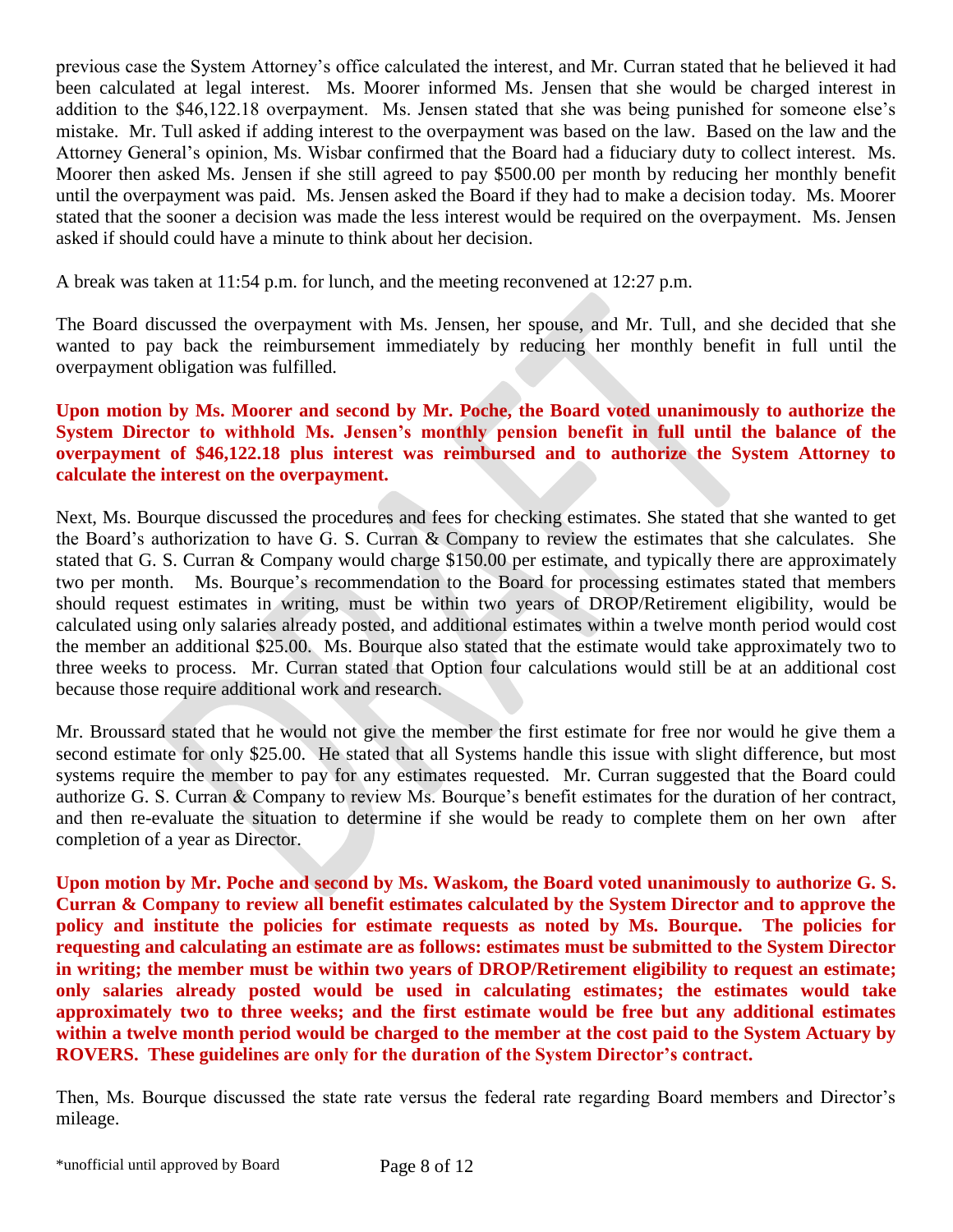**Upon motion by Ms. Moorer and second by Ms. Waskom, the Board voted unanimously to approve the federal mileage reimbursement rate to be used for all Board members and the System Director travel/mileage.** 

### **Upon motion by Mr. Broussard and second by Mr. Wall, the Board voted unanimously to amend Ms. Bourque's contract to reflect the federal mileage reimbursement rate for travel/mileage.**

Ms. Bourque stated that the next item for discussion would be the Board of Trustees Election. She stated that nominations were mailed out to all active members, and she only received two envelopes returned due to a bad address. She confirmed that she received forms for two qualified candidates. She informed the Board that those candidates were Mr. Brian Champagne, Registrar of St. Charles Parish, and Ms. Billie Meyer, Registrar of Acadia Parish. Based on the procedures for the election, Ms. Bourque stated that the ballots should be mailed between September 4, 2018, and September 14, 2018. She also confirmed that the ballots would be due by October 5, 2018.

After reviewing the election process, Ms. Bourque learned that Duplaniter, Hrapmann, Hogan, & Maher (DHHM) provide election process services for several of their clients. She then asked Ms. Cunningham for a quote to process, mail, and count the ballots for the ROVERS election. Based on approximately 250 members, the cost for supplies and postage, Ms. Bourque stated that she was given a quote of approximately \$350.00. She was also given a blended hourly rate of \$100.00 per hour to process the ballots, verify eligible voters, count the ballots, and certify the count which should range between five to eight hours. Ms. Cunningham informed Ms. Bourque that the counting process would include three individuals with one person calling out the votes, and the other two entering the votes into a computer. Ms. Bourque was told the quote would assume the System would receive 50% of the ballots that were originally mailed out to the active members. Ms. Bourque stated that her recommendation would be to use the services of Duplantier, Hrapmann, Hogan, & Maher to complete the election process with an estimated total cost to the System of approximately \$600.

Mr. Broussard stated that if the Board does not choose Ms. Bourque's recommendation then he would suggest using an election committee to count the votes. Ms. Corley stated that the she found the process of counting votes during the Board meeting disruptive and hiring Duplantier, Hrapmann, Hogan, & Maher would eliminate that issue. Ms. Moorer stated that she liked the idea of having a third party counting the votes.

Ms. Bourque then reminded the Board that per the election process, a special meeting would be necessary to announce the winner. Ms. Bourque suggested that the Board could possibly have the next quarterly meeting and special meeting on the same day as long as it was after October 5, 2018. After reviewing the law, Mr. Curran determined that a special meeting must be scheduled between the first Monday of November and last Friday of November where votes must be counted and a winner must be announced.

Ms. Moorer suggested continuing the election process the same as previous years and then later making changes to the current administrative procedures for 2019. Mr. Broussard stated that his opinion would be to continue with how the election process had previously been done. He further suggested meeting in November with the regular quarterly meeting and special meeting in the same day.

### **Upon motion by Mr. Broussard and second by Mr. Wall, the Board voted unanimously to approve the 2018 election process to be completed by the System Director and to have both the regular quarterly meeting and special meeting for the election in November 2018.**

Next, Ms. Bourque reminded the Board that Mr. Goynes from the Daul Agency could not attend the meeting. She stated that he did send her quotes from three separate companies. Ms. Moorer stated that she would be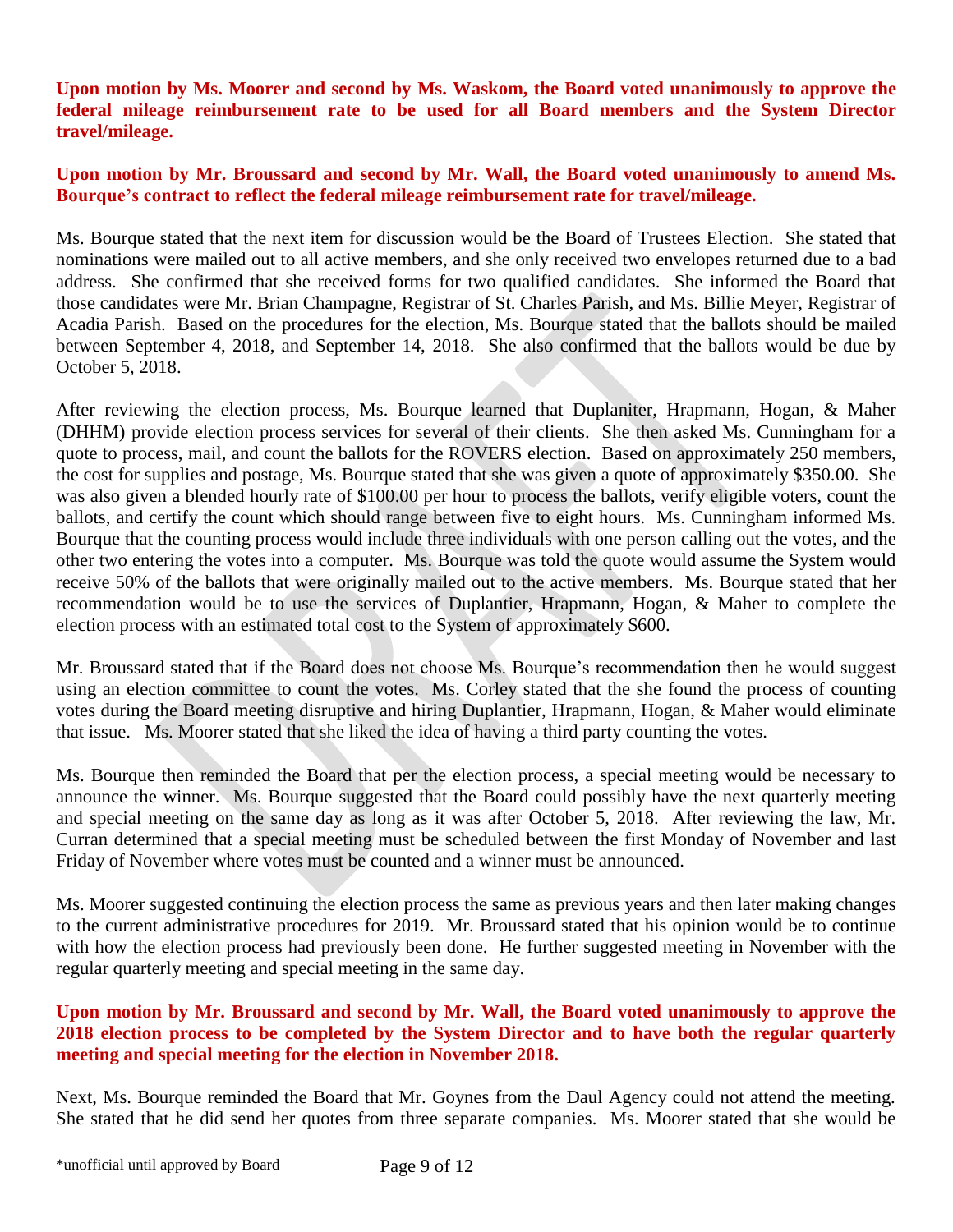more comfortable if the Director would obtain quotes from companies other than the Daul Agency prior to the next meeting. Ms. Bourque stated that she would check get additional quotes.

Then, Ms. Bourque stated that she currently does not have any kind of security system for her office. She asked the Board to review the two quotes she attached in the packets they were given prior to the meeting. She confirmed that the quote from All Safe Alarms was for \$360.00 and the Access Communications quote was \$415.00 plus an additional quote for a keypad security set with electronic entry giving an overall total of \$670.15. She asked for the Board's authorization to make a decision regarding a wireless alarm system for her office.

### **Upon motion by Ms. Waskom and second by Mr. Poche, the Board voted unanimously to authorize Ms. Bourque to purchase a wireless alarm system for her office.**

Lastly, Ms. Bourque discussed additional administrative items with the Board. She informed the Board that she recently hired a part-time employee, Hope Kelleher, at a pay rate of \$15.00 per hour working approximately thirty-two hours per week. Ms. Bourque stated that she had been posting transactions in both old and new IPAS and assisting with file maintenance.

Regarding accounting procedures, Ms. Bourque informed the Board that the System would be converting to the QuickBooks Online Version effective July 1, 2018, for a monthly fee of \$60.00. She stated that this version would be more efficient since G. S. Curran & Co., DHHM and she would all have access to the same QuickBooks account. Also, Ms. Bourque informed the Board that Ms. Cunningham and Mr. Binder with DHHM had held a four hour training session to review new procedures and training on the online QuickBooks system. Mr. Curran stated that Ms. Bourque would process all of the administrative posting, and then his office would check her postings and also process the investment postings. Ms. Bourque also informed the Board that G. S. Curran would now be receiving the official bank statements directly from the bank to reconcile, and she would just receive a copy.

Ms. Bourque next explained to the Board that a paystub was printed out and mailed to every person receiving a benefit each month. Her recommendation to the Board would be to only mail out a paystub when there would be a change to a recipient's benefit amount due to a change in insurance, taxes, etc. If the Board agrees with her recommendation, Ms. Bourque stated that she would mail a letter to benefit recipients advising them of the change.

### **Upon motion by Ms. Waskom and second by Mr. Broussard, the Board voted unanimously to authorize Ms. Bourque to mail a memo in September 2018 with paystubs to all benefit recipients explaining the change in paystub receipt procedures and to only mail paystubs to recipients on January of each year, and if there were any changes to their benefits due to insurance or taxes.**

Ms. Bourque reminded the Board that the LAPERS seminar would be held on September 16-18, 2018, at the New Orleans Marriot. She asked the Board to please complete the registration form included in their packet and to return it to her immediately and let her know how many nights each member would be attend.

### **Upon motion by Mr. Broussard and second by Mr. Poche, the Board voted unanimously to authorize travel for the LAPERS seminar for all Board members and the System Director, Ms. Bourque.**

Next, Ms. Bourque informed the Board that the current member files were located in a fireproof save; however, they had never been scanned so there was no electronic version of active member records. She mentioned that she was going to contact a few companies regarding scanning and backing up documents electronically and would report her findings to the Board at the next meeting.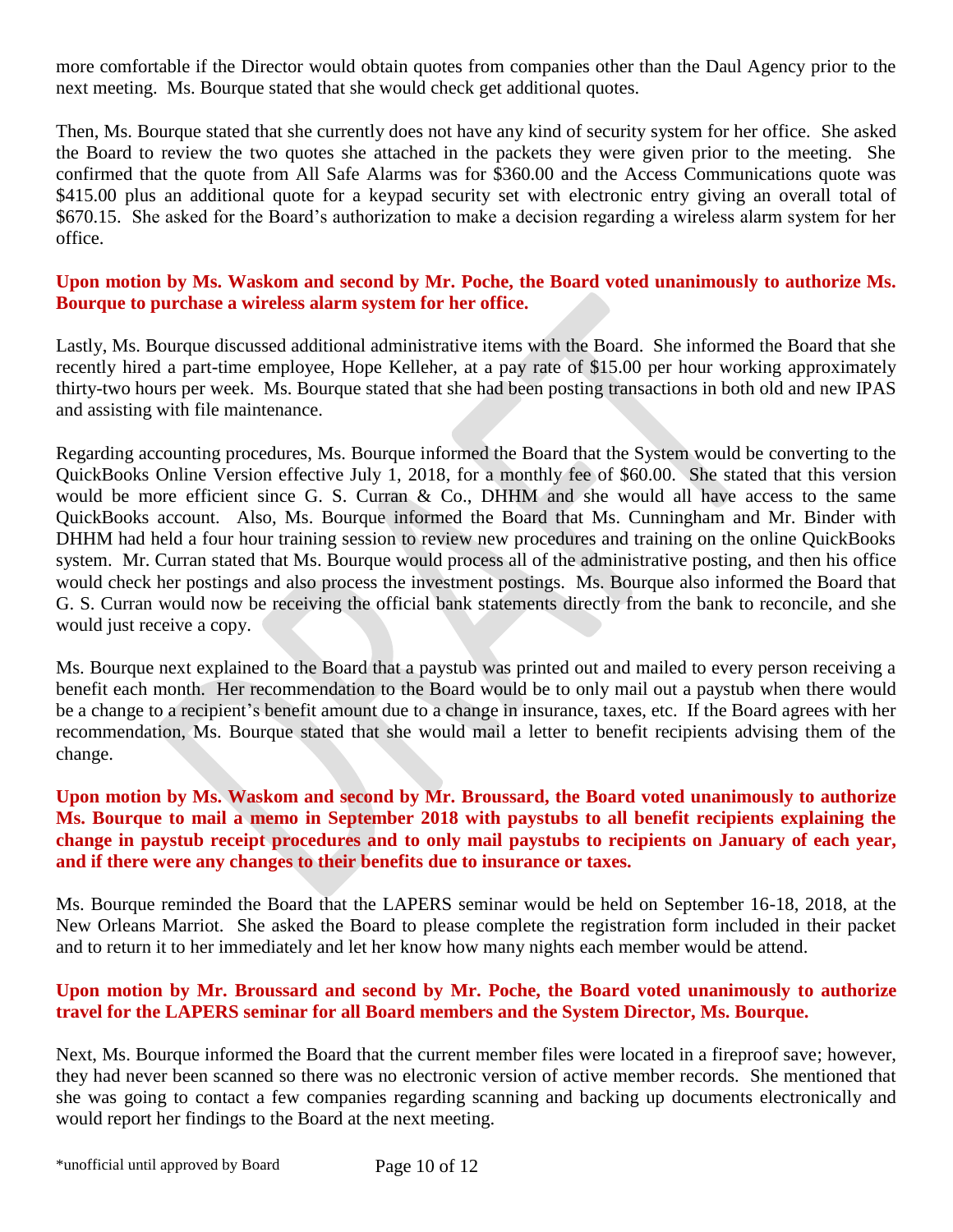After working on the new IPAS system for several weeks, Ms. Bourque stated that she determined a few enhancements that are needed in order to have less manual entry and to be more efficient. She stated that there was no way of knowing whether or not a member of a parish was included in the parish contribution amount sent to her office. Mr. Curran stated that currently there was \$5,000.00 in the budget that could be used for any enhancements for software. Ms. Moorer asked Ms. Bourque if she was confident that she was receiving contributions for every employee from every parish. Ms. Bourque stated that she has no idea, and she has had to rely on the information sent to her by each parish.

Ms. Moorer stated that she found evidence that Ms. Dees did send out communication in the last several months to all parishes requesting for them to verify all employees. Ms. Moorer stated that Ms. Bourque should contact all sixty four parishes to double check that all employees have been accounted for. Mr. Broussard stated that was the auditor's job. Ms. Moorer responded that not all parishes are audited every year. Mr. Curran reminded the Board that a law was recently passed that states if there was an enrollment error made then the employer/parish was responsible for paying the actuarial cost of fixing the error.

Mr. Champagne stated that he was glad that Ms. Dees sent out communication earlier this year, and he would like to see a statement sent out by the Registrar of each parish signing and certifying that all of their employees in that employer's office where accounted for as of a specific date. Ms. Moorer suggested getting information from the Secretary of State's office in order to ensure that no one would be missed and would be a good double check. Mr. Curran asked for clarification from the Board regarding whether or not this information would be certified by the employer or the Secretary of State's office. Mr. Wall verified that each Registrar already certifies this information, so the Board could request that the Secretary of State's office. He added that a copy of each certification could be requested from the Secretary of State's office twice per year.

Then, Ms. Bourque mentioned the picture that Mr. Poche took of all of the file boxes in her office that was enclosed in the Board's packet. She stated that 90% of those boxes were from the previous Director's attic of the ROVERS office in Jennings and dated back to 1955. Mr. Poche stated that he would like a legal opinion on the retention schedule for maintaining the files before the System began the scanning process, because he felt it would be unnecessary to scan documents that old. Ms. Wisbar stated that she would research and get back with the Board.

Mr. Curran then reminded the Board that a vote for the 2019 Budget updates was deferred until after the Director's report.

## **Upon motion by Mr. Poche and second by Ms. Waskom, the Board voted unanimously to approve the 2019 Budget as amended.**

# **XII. Other Business**

Mr. Curran stated Ms. Bourque had been working extremely hard over the last several weeks and had done an excellent job. He also stated that Ms. Dees did a great job of handing off the position. The Board thanked Ms. Bourque for all of her hard work.

After discussion among the Board, the next meeting date would be held on Tuesday, November 20, 2018, at 9:00 a.m. at the Renaissance Hotel in Baton Rouge, LA. The first part of the meeting would be the special meeting for the Board of Trustees Election, and the second half would be for the regular quarterly meeting of the Board of Trustees for the Registrars of Voters Employees' Retirement System.

# **XIII. Adjourn**